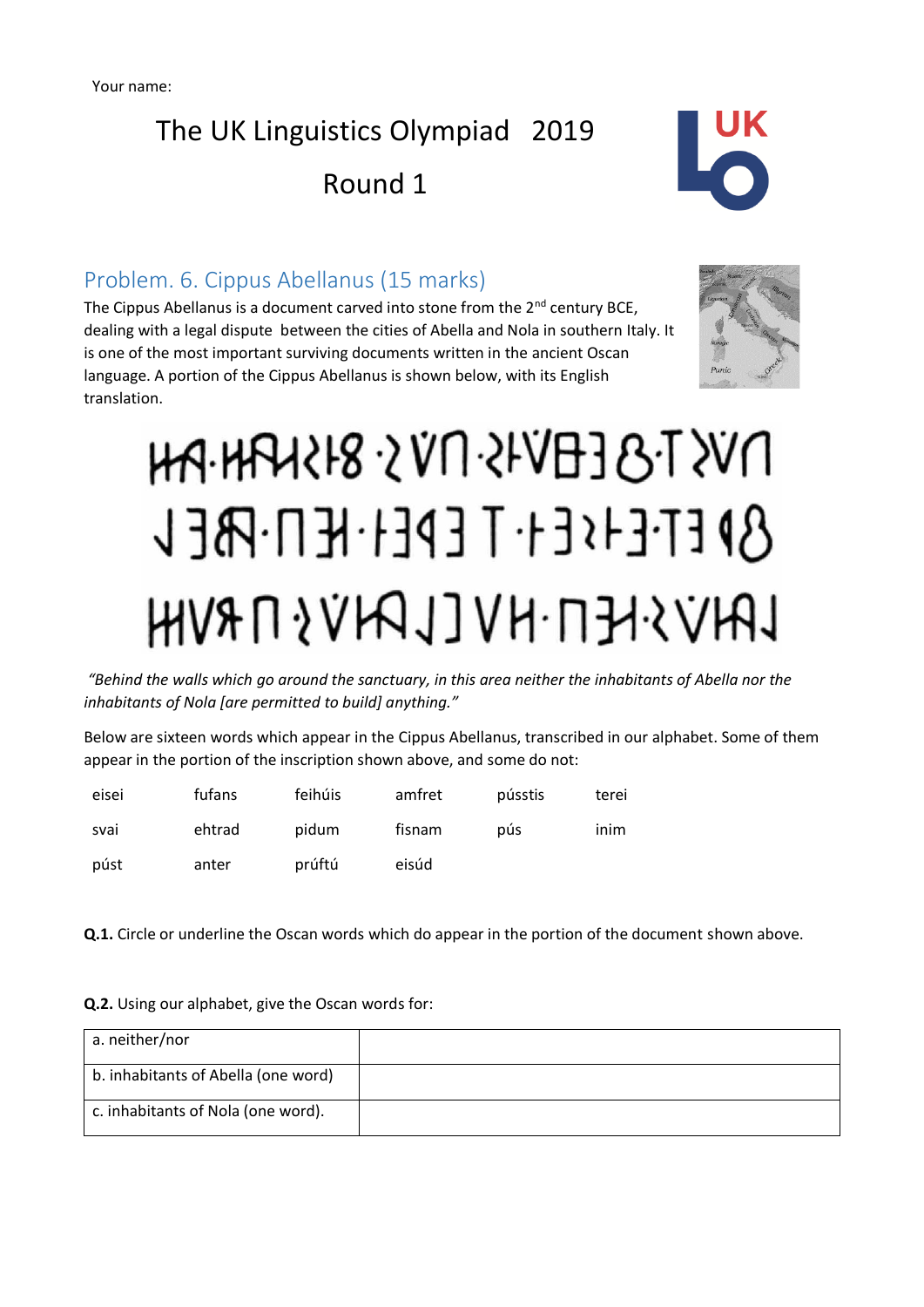### The UK Linguistics Olympiad 2019 Round 1



### Solution and marking.

Scoring (max 14)

- Q.1: 1 for each correct word, and deduct 1 for each wrong word. (max 8, min 0)
- Q.2: 2 for each correct word, 1 with a wrong letter. The question asks for our alphabet, so only give 1 if the answer is written in Oscan script (also shown in the solution below), with or without the dots for word boundaries. (max 6)

| Q.1 | eisei                         | fufans | feihúis | amfret               | pússtis    | terei |  |
|-----|-------------------------------|--------|---------|----------------------|------------|-------|--|
|     | svai                          | ehtrad | pidum   | fisnam               | <u>pús</u> | inim  |  |
|     | púst                          | anter  | prúftú  | eisúd                |            |       |  |
| Q.2 | $\cdot$ H $\cdot$<br>a. nep   |        |         | b. Abellanús WHAJJA. |            |       |  |
|     | c. Nuclanús (accept Nuvlanús) |        |         | $\{VHAJJVH\}$        |            |       |  |